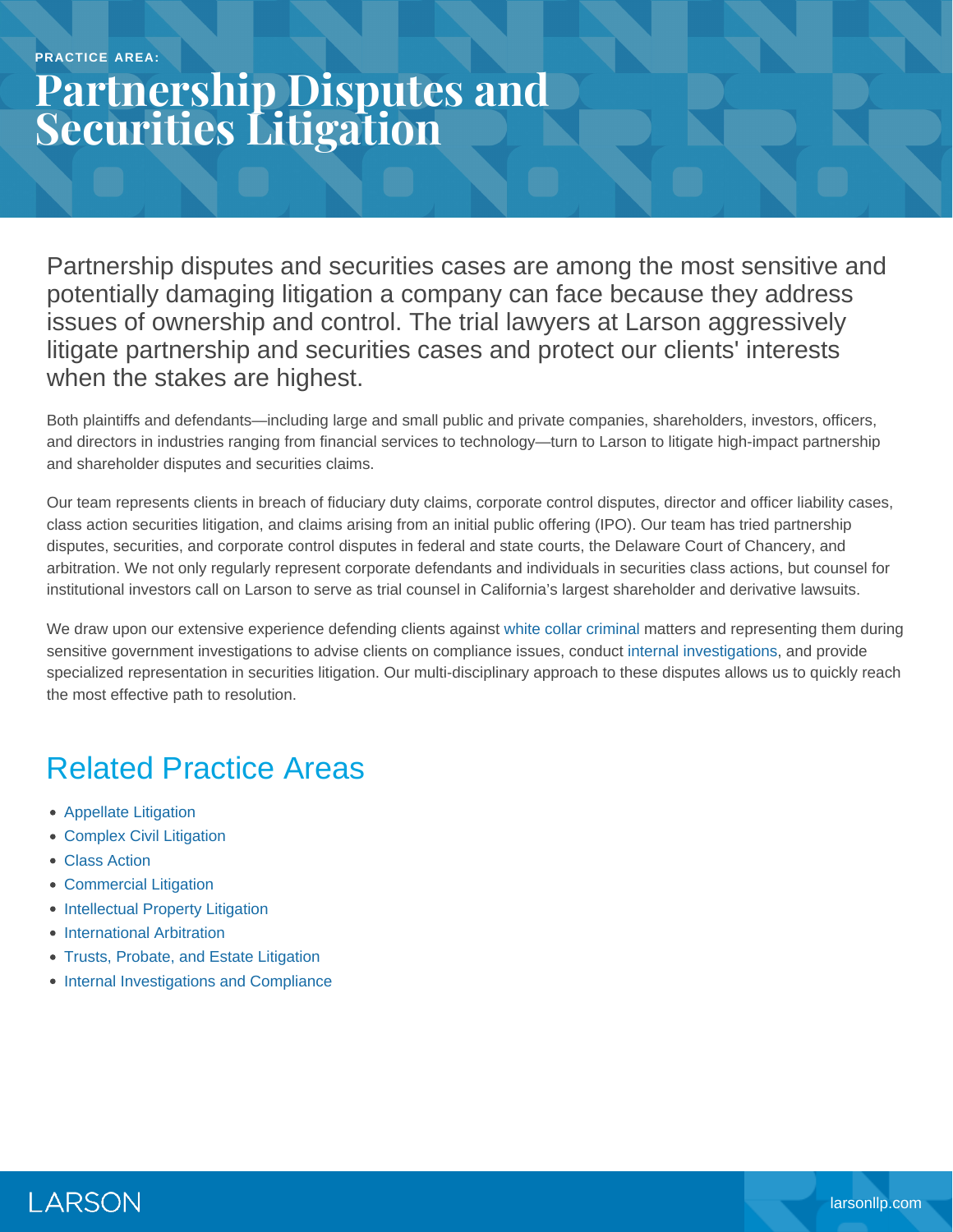## Representative Matters

- Retained as trial counsel to represent investors in a class action against Snap Inc., which resulted in [a \\$154 million](https://www.larsonllp.com/snap-ipo-class-action-draws-to-a-triumphant-close/) [settlement](https://www.larsonllp.com/snap-ipo-class-action-draws-to-a-triumphant-close/) of all claims against the defendants.
- Successfully represented a leading real estate developer in dispute regarding the control of partnerships and limited liability companies.
- Represent investors in fraud and breach of fiduciary duty claims arising from subscription agreements related to the ownership of hotels in Florida, New York, California, Washington, and Tennessee.
- Obtained summary judgment for officers and directors, defeating breach of fiduciary duty and fraud claims arising from a real estate holding and utility companies.
- Obtained a complete dismissal of 14 felony counts against a client alleging he had engaged in the sale of securities without qualification or exemption.

## Partnership Disputes and Securities Litigation Team



**Andrew Bedigian** ASSOCIATE

[abedigian@larsonllp.com](mailto:abedigian@larsonllp.com)



**Steven Bledsoe** PARTNER

[sbledsoe@larsonllp.com](mailto:sbledsoe@larsonllp.com)



**Caroline Glennie-Smith** ASSOCIATE [cglennie-smith@larsonllp.com](mailto:cglennie-smith@larsonllp.com)



**Lahana** ASSOCIATE [dlahana@larsonllp.com](mailto:dlahana@larsonllp.com)

**Daniel**



**John Lee** COUNSEL [jlee@larsonllp.com](mailto:jlee@larsonllp.com)



**Robert O'Brien** PARTNER EMERITUS [robrien@larsonllp.com](mailto:robrien@larsonllp.com)



**Jonathan Phillips** PARTNER [jphillips@larsonllp.com](mailto:jphillips@larsonllp.com)



**Jerry Behnke** PARTNER [jbehnke@larsonllp.com](mailto:jbehnke@larsonllp.com)



**Tyler Franklin** ASSOCIATE [tfranklin@larsonllp.com](mailto:tfranklin@larsonllp.com)



**R.C. Harlan** PARTNER [rcharlan@larsonllp.com](mailto:rcharlan@larsonllp.com)









**A. Alexander Lowder** PARTNER [alowder@larsonllp.com](mailto:alowder@larsonllp.com)



**Catherine Owens** ASSOCIATE [cowens@larsonllp.com](mailto:cowens@larsonllp.com)



**Rick Richmond** PARTNER [rrichmond@larsonllp.com](mailto:rrichmond@larsonllp.com)